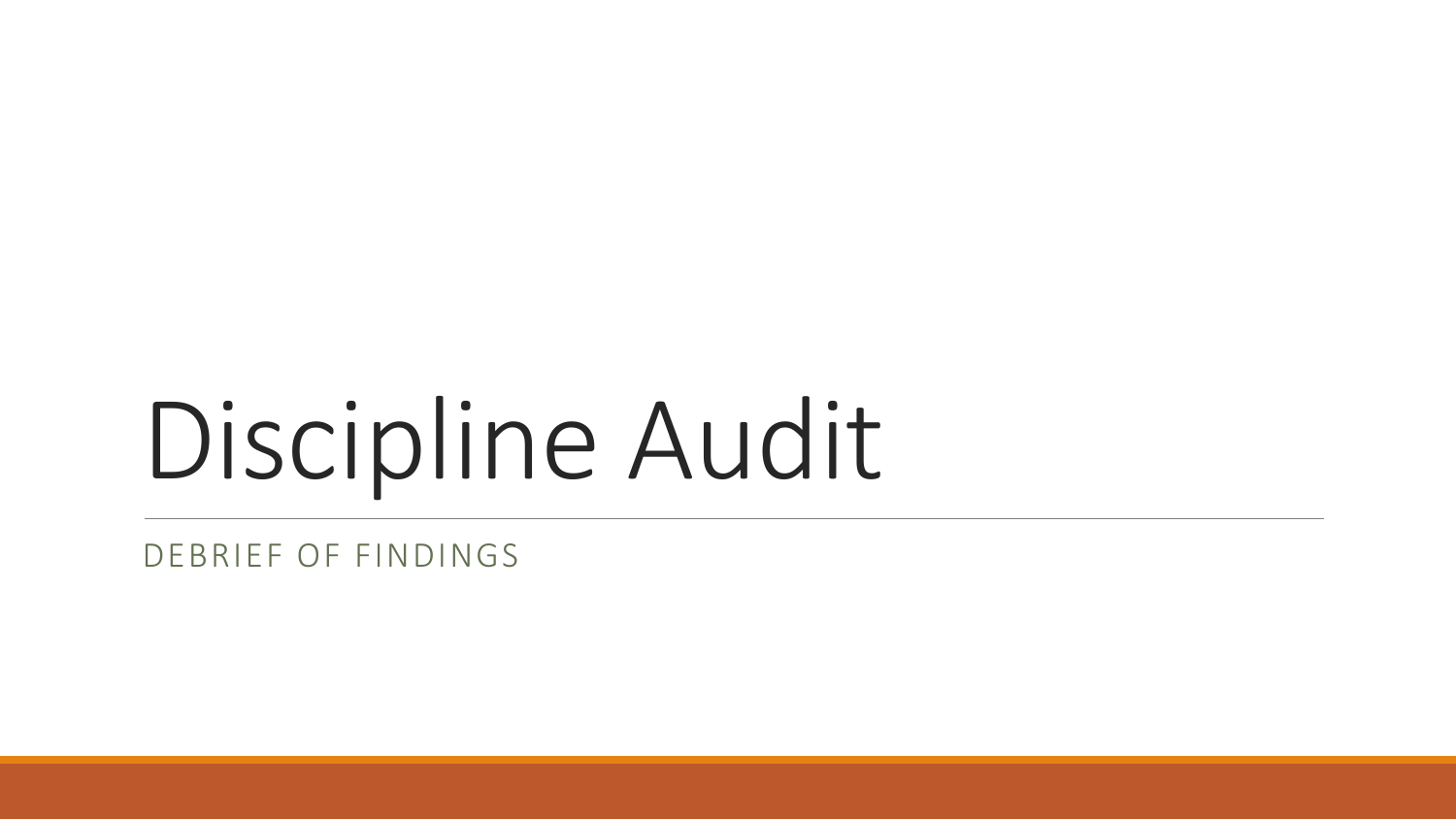# Objective and Scope

### Objective

◦ To assess provision 3.29.420 (A) of the Accountability Ordinance: "SPD disciplinary, grievance, and appeal policies and processes shall be timely, fair, consistent, and transparent."

### Primary Scope

◦ Disciplinary Actions from January 1, 2018 to March 24, 2021



### All Disciplinary Actions - January 1, 2018 to March 24, 2021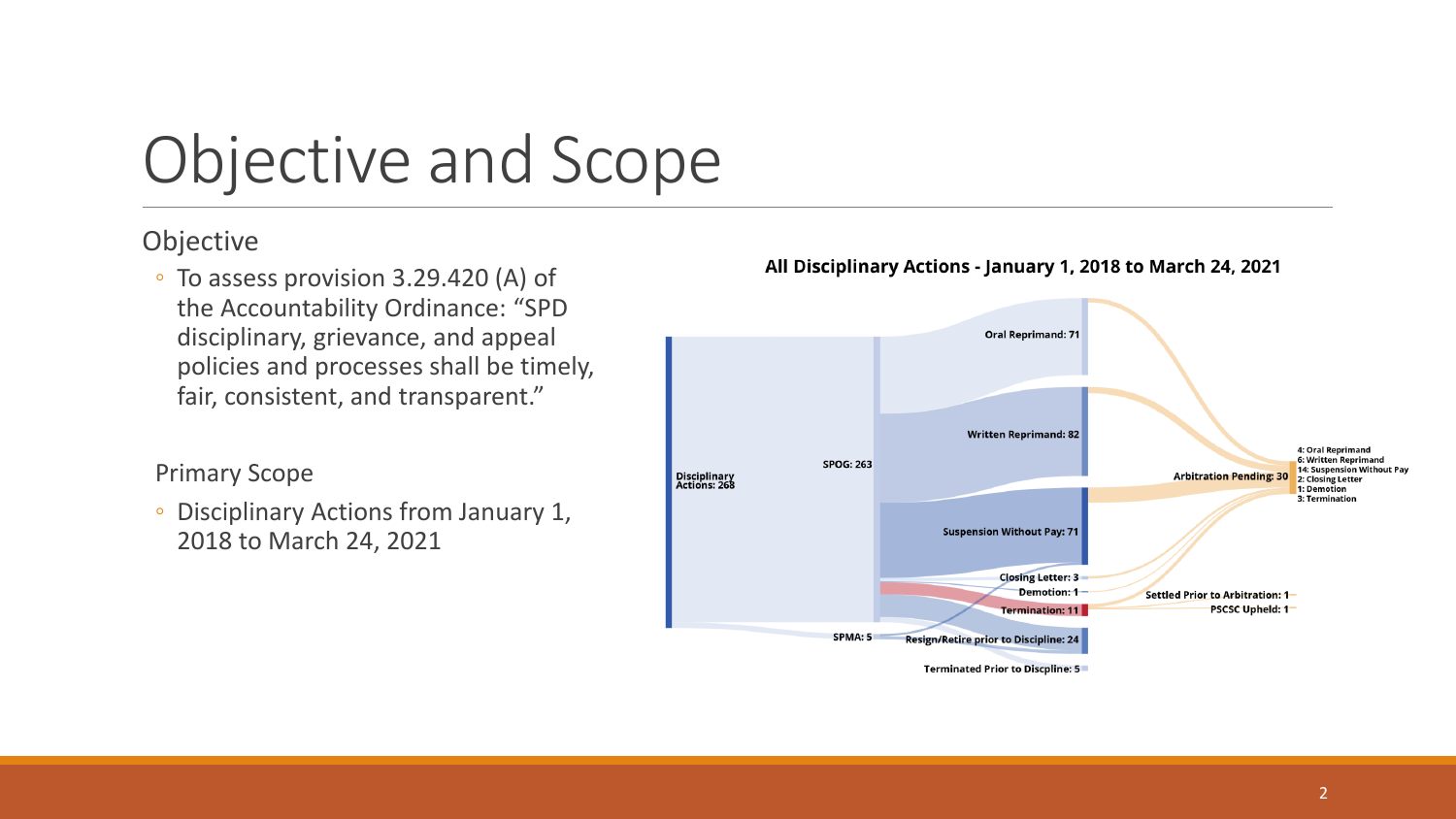## Proposal and **Determination** of Discipline

- Chiefs have tended toward the bottom of proposed disciplinary ranges (p. 7)
- OPA has rarely recommended that complainants meet with the Chief (p. 8)
- Prior discipline not often a factor in promotions (p. 11)
- Chiefs generally apply progressive discipline, though limitations exist (p. 9)

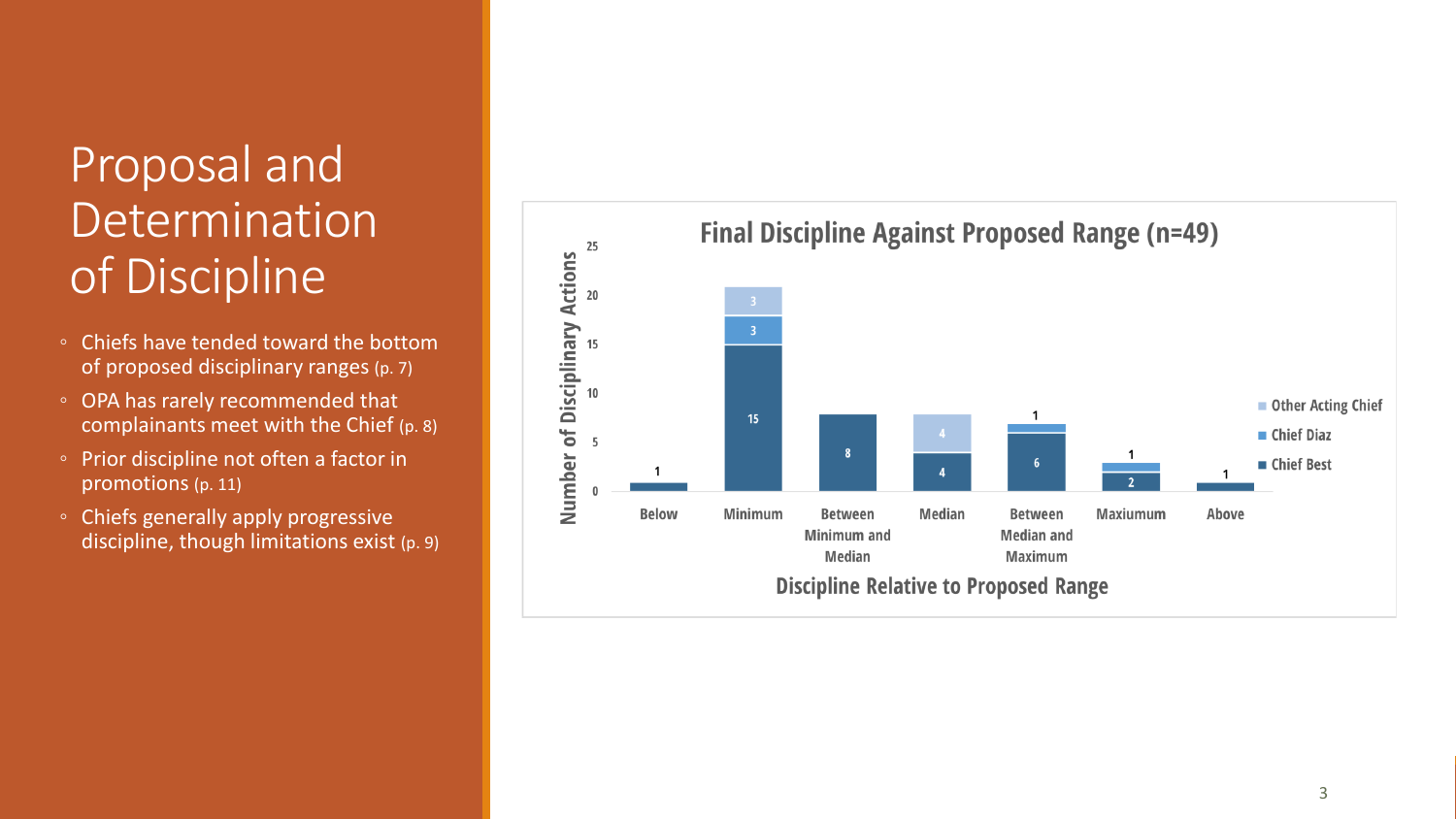## Accountability for Minor Violations

•OPA's use of Sustained / Not Sustained is not based on whether a violation occurred (p. 13)

•OPA lacks a "No Discipline" option for Sustained findings, meaning many minor violations of policy wind up as 'Not Sustained Training Referrals' (p. 13)

• Training Referrals are subject to inconsistent recording practices that may impact accountability (p. 17)

| Policies with more than 10 Training Referrals        | % of all Training<br><b>Referrals within</b><br>audit scope |
|------------------------------------------------------|-------------------------------------------------------------|
| 5.001 - Standards and Duties                         | 20%                                                         |
| 16.090 - In-Car and Body-Worn Video                  | 11%                                                         |
| 15.180 - Primary Investigations                      | 7%                                                          |
| 8.400 - Use of Force Reporting and Investigation     | 7%                                                          |
| 5.140 - Bias Free Policing (Primarily Reporting)     | 6%                                                          |
| 15.410 - Narcotics Activity Report                   | 6%                                                          |
| 13.031 - Vehicle Eluding/Pursuits                    | 6%                                                          |
| 6.220 - Voluntary Contacts, Terry Stops & Detentions | 6%                                                          |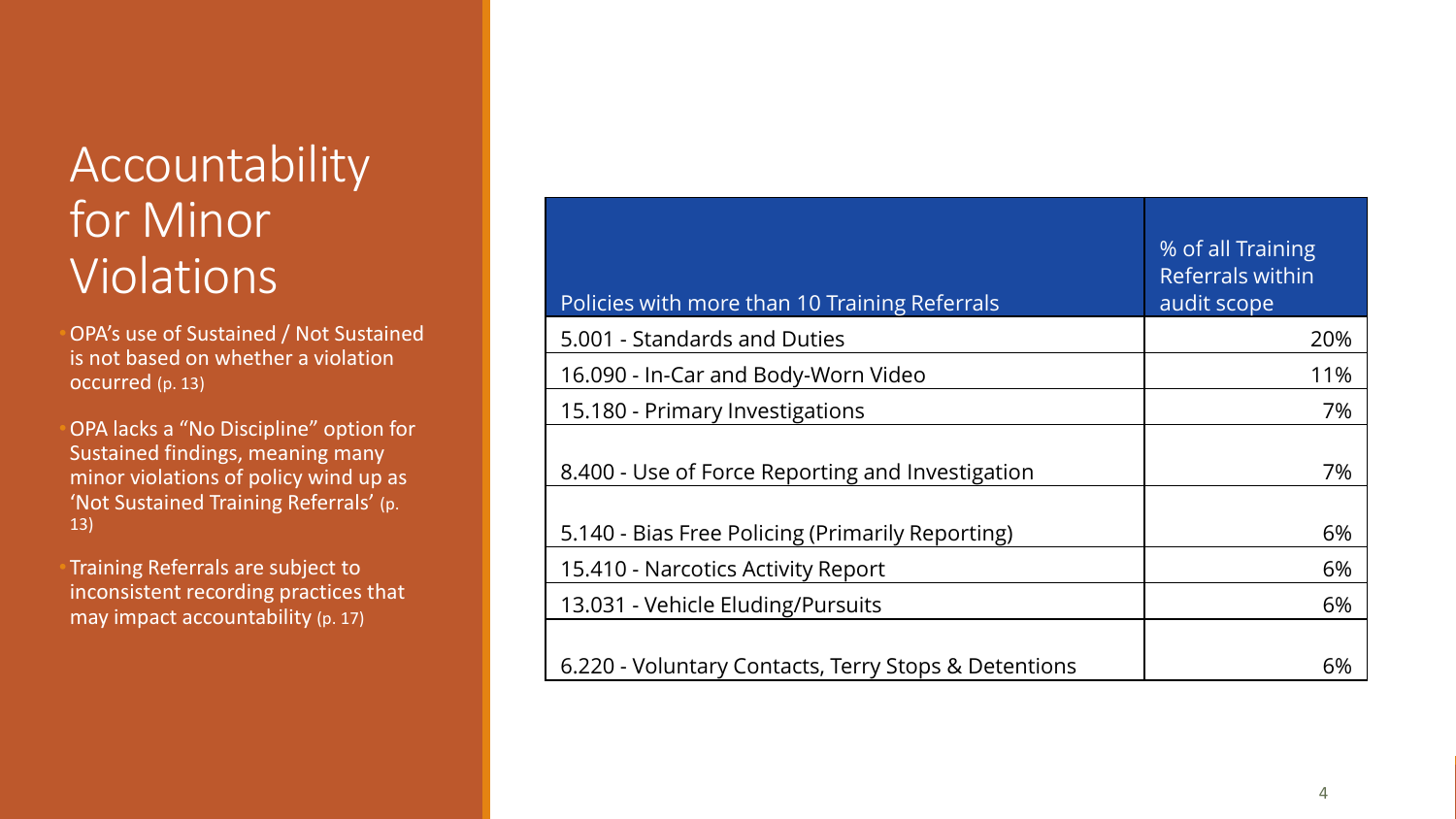# Enforcement of Discipline

Suspensions are not consistently served in a timely manner, in some cases mitigating the financial impact of discipline (p. 20)

#### 300 Overtime Hours Paid in Same Pay Periods (Factored at Overtime Rate) Suspension Hours Served 250 240 Pay Hours 125  $120$ 100 116 50  $32<sup>2</sup>$  $32$ 16 G  $H$  $\vert$  \*  $\mathsf{C}$  $E$ К  $\mathsf{L}$  $\overline{A}$ B D -F Served as Ordered "TBD" Orders

**Individual Suspensions (n=12)** (\*) Suspension not yet complete at time of fieldwork

### **Suspensions Served With Overtime Accrued in Same Pay Periods**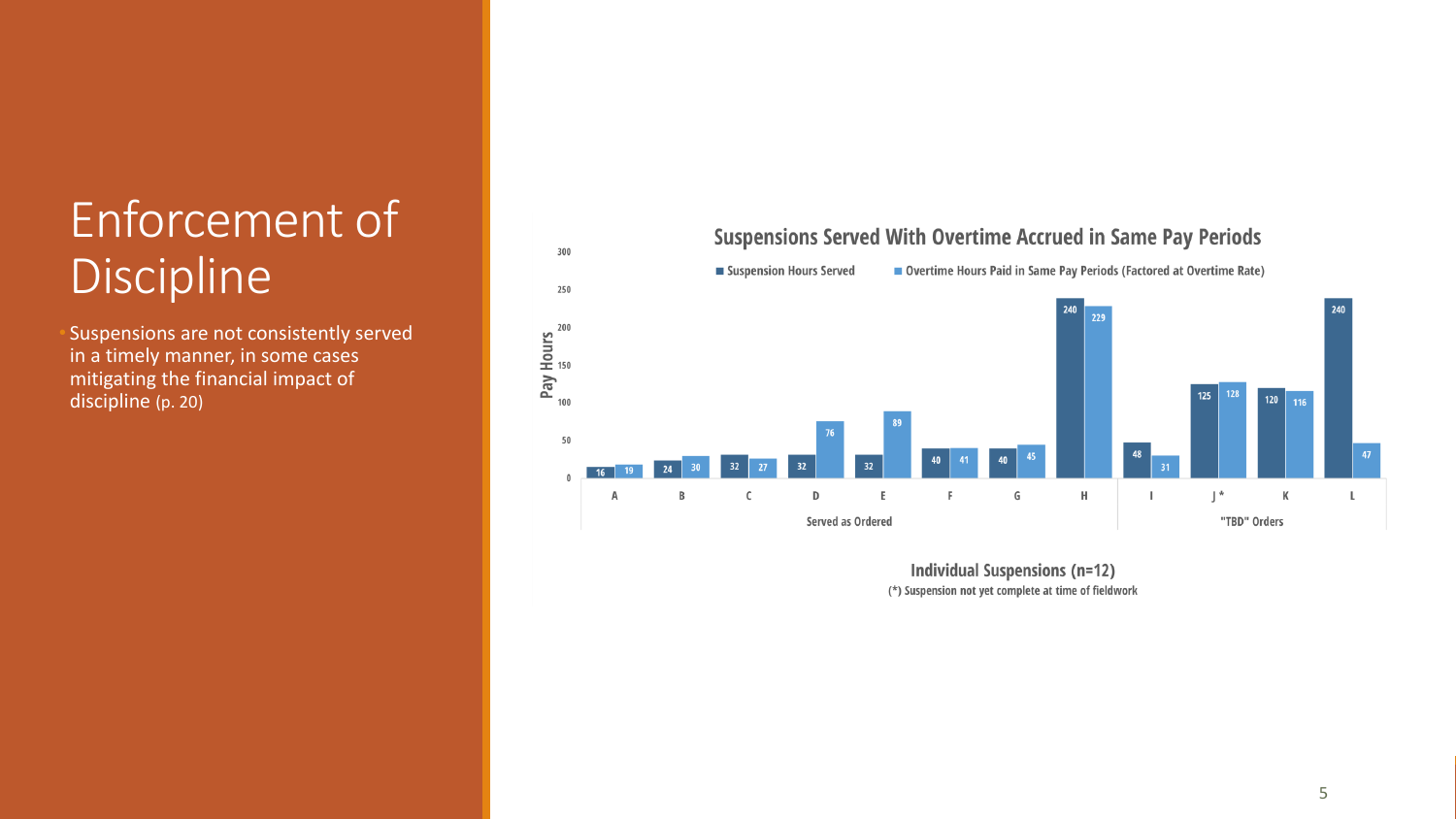## **Disciplinary** Records

• Significant number of Disciplinary Action Reports (DAR)s were not maintained in personnel files (p. 23)

•Department discovered failure to flag disqualifying behavior to Washington State Criminal Justice Training Commission (WSCJTC) for several terminated officers between 2015 - 2020 (p. 26)

#### Not Documented in File Documented in File Finding Later Reversed **Demotion No Discipline Terminated Prior to Discipline Termination**  $1 \quad 4$ **Resigned/Retired Prior to Discipline**  $12$ **Oral Reprimand** 29 **Written Reprimand**  $37<sup>°</sup>$ Suspension 45  $\Omega$ 10  $20$ 30 40 50 60

## **Random Sample: Documentation in Personnel Files (n=159)**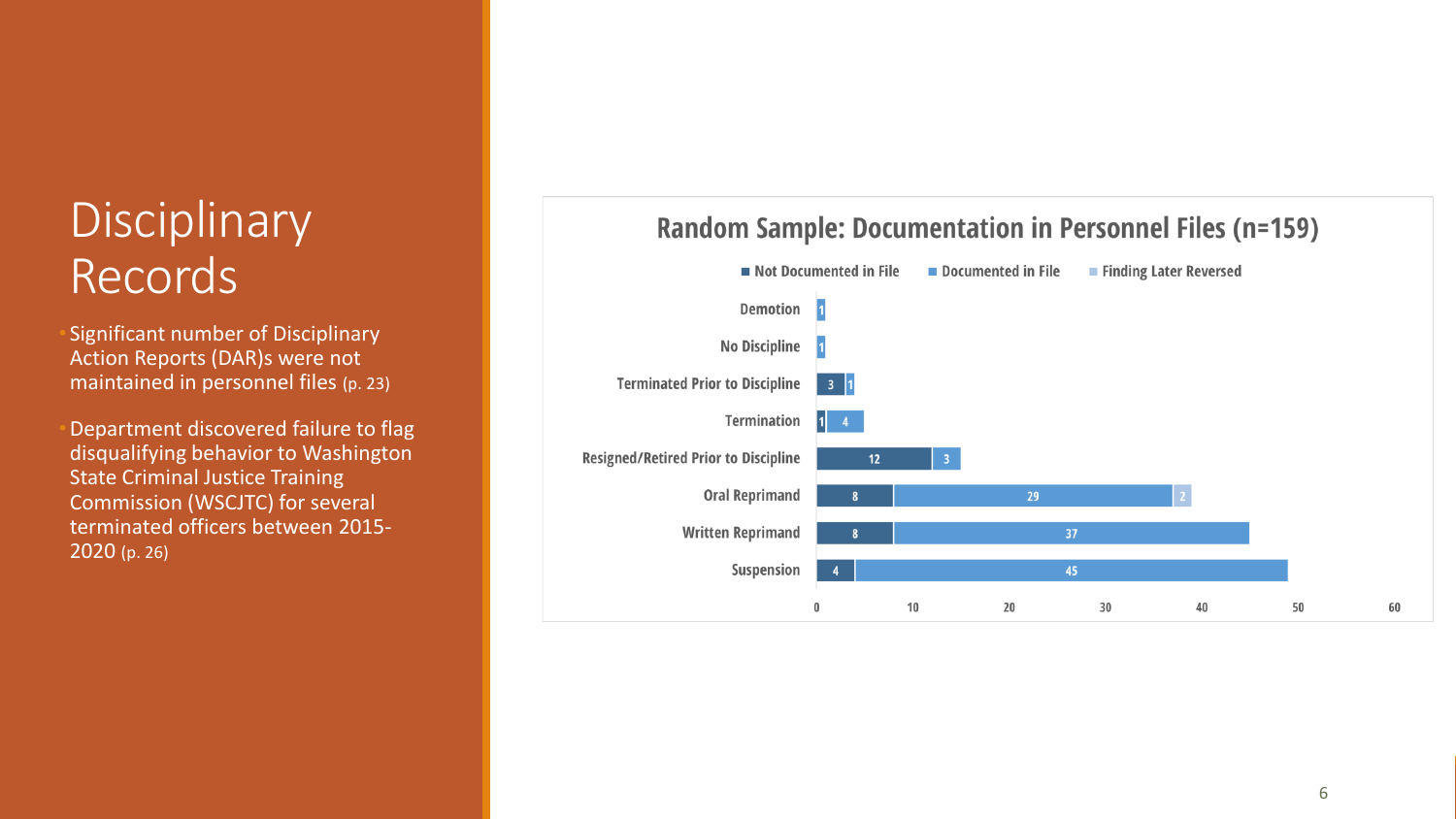# Communicating Case Resolution with Complainants

OPA had several lapses in administrative process leading to poor communication with complainants

- Complainants experienced significant delays receiving Closed Case Summaries where there was a sustained finding (p. 28)
	- 2018 101 Day Average
	- $\cdot$  2019 70 Day Average
	- $\cdot$  2020 75 Day Average
- OPA did not notify complainants of appeals or appeal resolutions from 2016 through mid-2020 (p. 29)
- Individuals directly affected by misconduct were often not notified of the existence or resolution of a case if they were not the original complainant  $(p. 29)$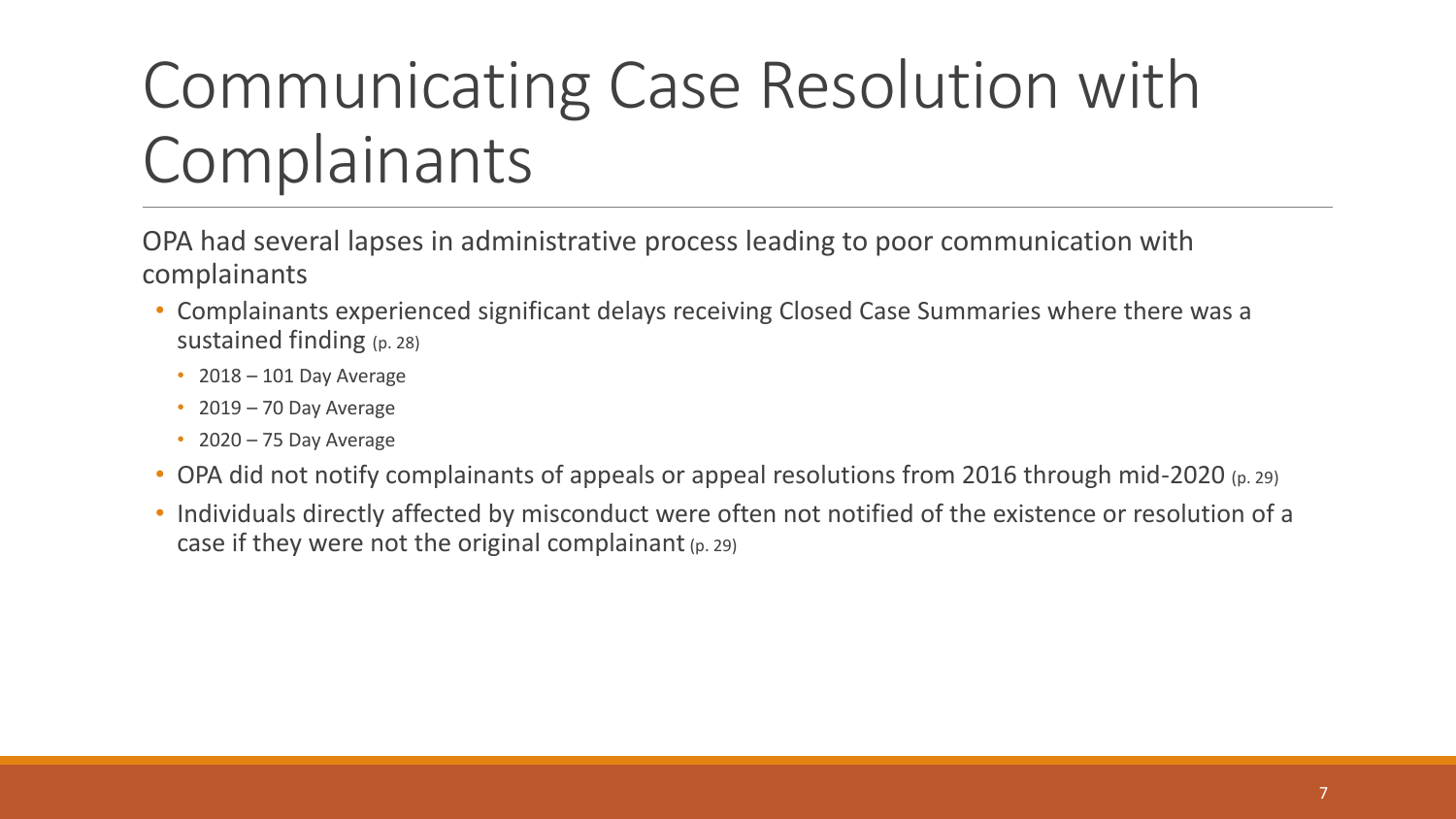# Arbitration and Alternatives

Few cases have gone to arbitration under the current CBA / within our audit scope. However, we discussed multiple areas related to appeals:

- SPOG arbitration has a significant backlog, enabled by poorly defined deadlines in the CBA (p. 37)
- SPOG arbitrator selection does not preclude manipulation of the arbitration roster  $(p. 36)$
- Public Safety Civil Service Commission (PSCSC) does not present a significantly different standard of review from arbitration (p. 31)